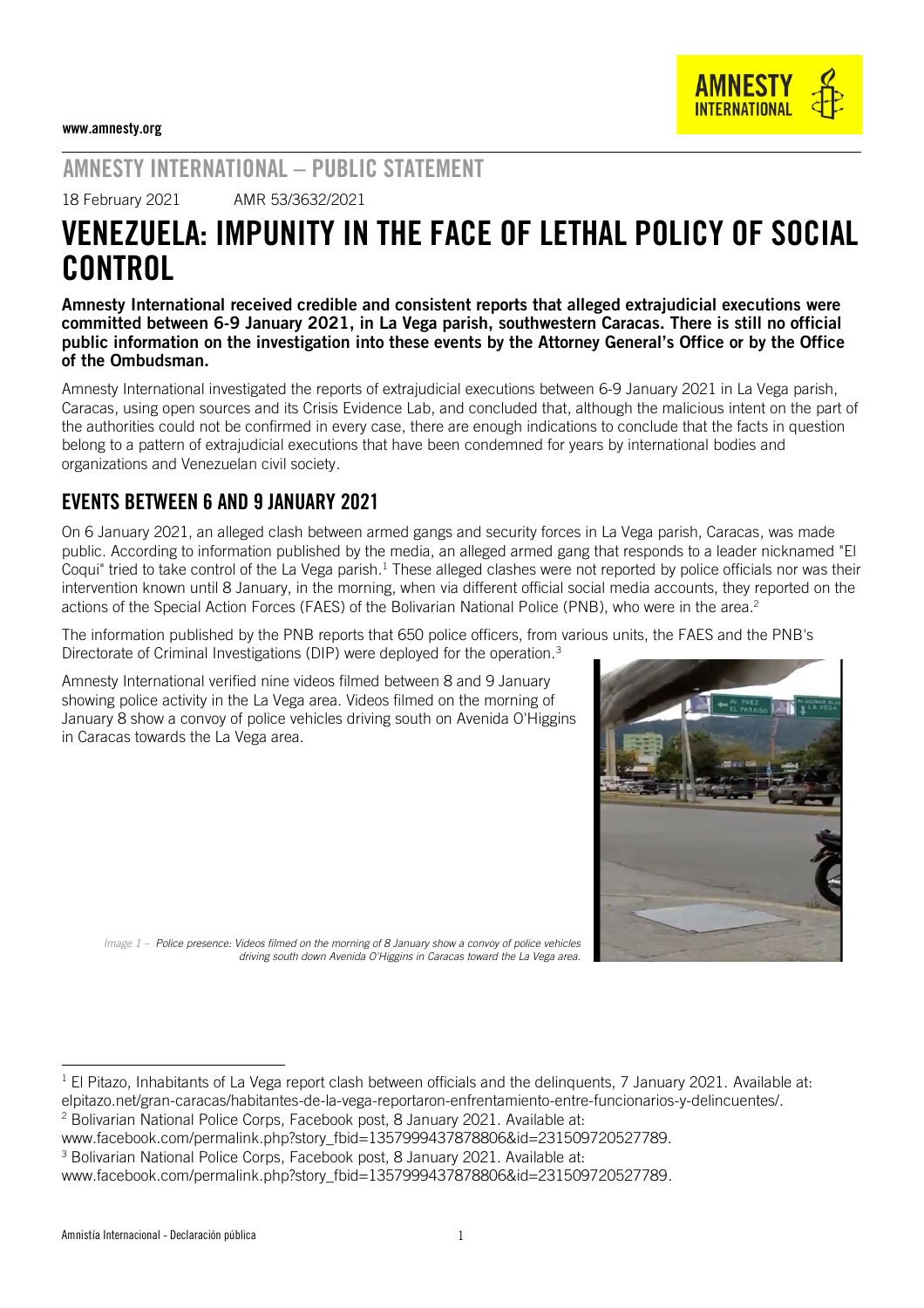Another video shows police officers in their vehicles on Avenida Guzmán Blanco, on the edge of the La Vega parish.



*Image 2 – Police presence: [Venezuelan police and their vehicles seen further south by Av. Guzmán Blanco, at the](https://twitter.com/CronicaUno/status/1347564119973634048)  [border of the La Vega parish on the morning of Jan 8.](https://twitter.com/CronicaUno/status/1347564119973634048)*

A video published by local media also on 8 January shows a strong police presence near the Gimnasio Vertical in La Vega parish. Police vehicles, weapons, armor, and the acronym UOTE (Special Tactical Operations Unit of the FAES) are also visible in the video.<sup>4</sup>



*Image 3 – [Police presence: Footage shows a heavy police presence near the Gimnasio Vertical in La Vega parish on 8 January. Clips also show the police](https://www.youtube.com/watch?v=yH1OOcah2rY)  [vehicles, weapons, armour and UOTE badges.](https://www.youtube.com/watch?v=yH1OOcah2rY)*

<sup>4</sup> Also, the presence of UOTE was verified through via an Instagram post by the Special Actions Forces' National Directorate, Instagram post by the @faespnb account, 8 January 2021. Available at: [www.instagram.com/p/CJzYj99jpgB/?utm\\_source=ig\\_web\\_copy\\_link,](https://www.instagram.com/p/CJzYj99jpgB/?utm_source=ig_web_copy_link) Oscar, Twitter post, personal account @OscarPrz365 (verified by Amnesty International), 8 January 2021. Available at: twitter.com/OscarPrz365/status/1347556571379867650.

**AMNFS INTERNATIONAL** 

2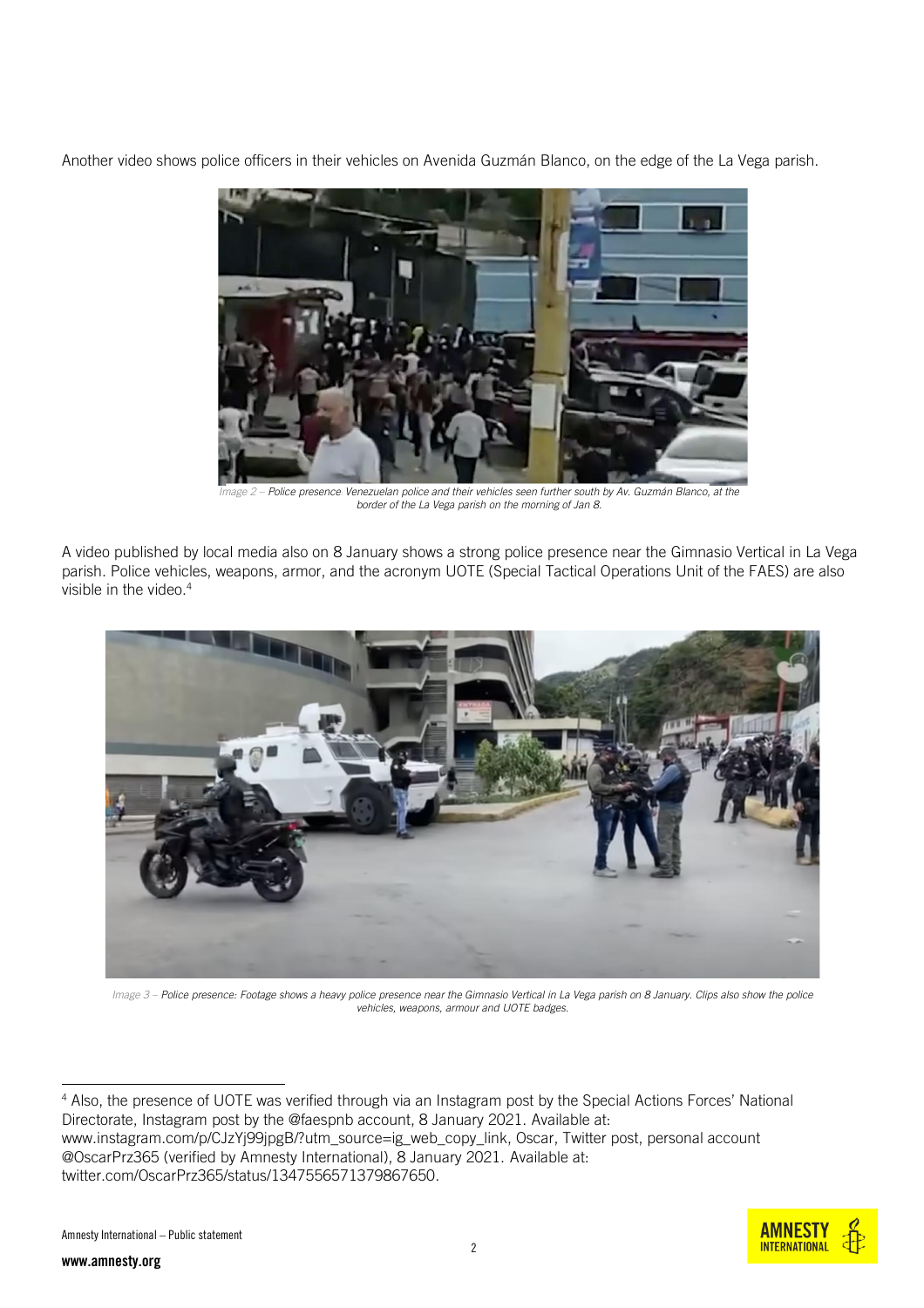Another video filmed on 8 January shows the scene in Calle los Bloques near the center of La Vega in which shots are heard. A photograph taken from the same vantagepoint reveals that the vehicles shown in the video are police trucks and that there is a heavy police presence in the area. $5$ 

Another video uploaded around the incidents in La Vega was filmed around Calle 1 de Mayo, deep in La Vega. At about the 20-second mark, a gunshot can be heard and a police officer crouches down. At about the 30-second mark, the same officer can be seen aiming the gun as he moves behind cover where other police officers are waiting. The insignia of the Bolivarian National Police Corps (CPNB, its Spanish acronym) and the Bolivarian National Police can be clearly seen on some of the uniforms.



*Image 4 - [Gunshots: In scenes filmed on 8 January at Calle](https://twitter.com/isnardobravo/status/1347567192410353664) los Bloques, [gunshots can be heard. Photographs captured from the same vantage point](https://twitter.com/isnardobravo/status/1347567192410353664)  [reveal that the vehicles shown in the video are police trucks and that there is](https://twitter.com/isnardobravo/status/1347567192410353664)  [a heavy police presence in the area.](https://twitter.com/isnardobravo/status/1347567192410353664)*



*Image 5 - [Gunshots: Heavily armed police were filmed on Calle 1 de Mayo, deep in La](https://www.youtube.com/watch?v=iE88FCi9f6A)  Vega. At about the 20-second mark [of this video, a gunshot can be heard and a police](https://www.youtube.com/watch?v=iE88FCi9f6A)  [officer ducks. At the 35-second mark, he can be seen aiming his gun while moving to go](https://www.youtube.com/watch?v=iE88FCi9f6A)  [behind cover where other police are waiting. CPNB and Policia Nacional Bolivariana can](https://www.youtube.com/watch?v=iE88FCi9f6A)  [be clearly seen on some of the uniforms.](https://www.youtube.com/watch?v=iE88FCi9f6A)*

<sup>&</sup>lt;sup>5</sup> Caraotadigital.net, Coqui's accomplices tried to take La Vega: six criminals killed, YouTube post (verified by Amnesty International), 8 January 2021. Available at: [www.youtube.com/watch?v=yH1OOcah2rY.](http://www.youtube.com/watch?v=yH1OOcah2rY) El Pitazo, La Vega | Number of people killed in Faes operation rises to 13, posted on YouTube (verified by Amnesty International), 8 January 2021. Available at: www.youtube.com/watch?v=iE88FCi9f6A.

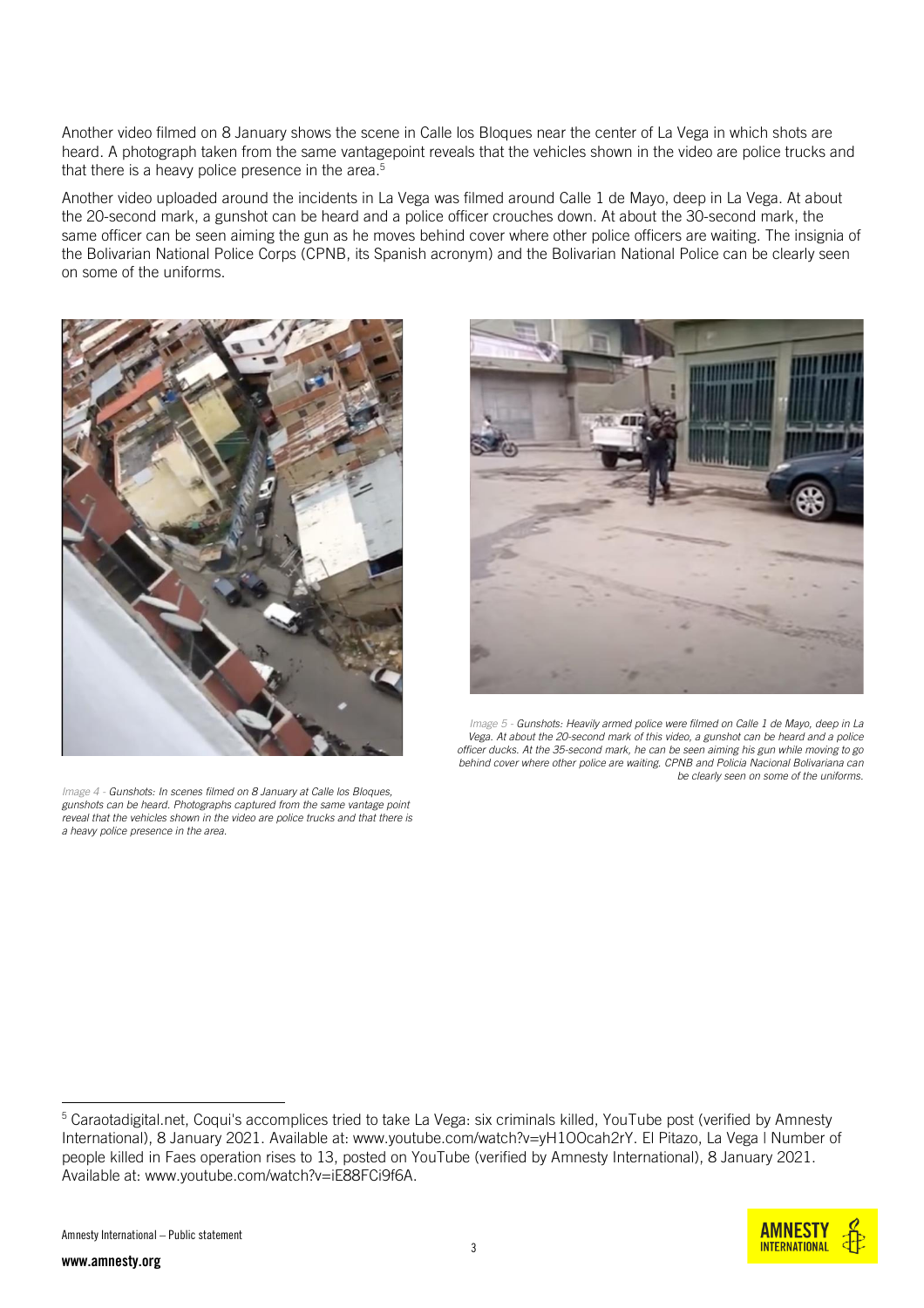Other videos show the same street where the shots were fired, one of these videos shows armed police patrolling the area. A final video, shot from above street level, shows a police pick-up truck driving west on Calle Zulia outside the La Vega parish with what appear to be bodies in the back.

> *Image 6 – Transported body[: A video, filmed from above street](https://twitter.com/jos69019501/status/1347597431253442562?) level on Calle Zulia, shows a [police pick-up truck driving westward out of La Vega parish with what appears to a dead](https://twitter.com/jos69019501/status/1347597431253442562?)  [body in the rear.](https://twitter.com/jos69019501/status/1347597431253442562?)*



**INTERNATIONAL** 

The sequence of events shared on security forces' official channels mention that the operation was carried out after the supposed criminal groups took hold of the area, and that the events corresponded to a clash between security forces and said groups. These events resulted in several deaths and arrests. In his social networks, Miguel Domínguez, commander of the FAES, published on the night of 8 January 2021 that "15 alleged criminals [had been] killed, [there were] 2 innocent victims and 15 people [had been] arrested after shooting in La Vega".<sup>6</sup>

On 9 January, a photograph was also published on Instagram, the caption of which states that "Our #FAES and other services of our #CPNB continue (sic) fighting the criminal groups that intend to end peace in the La Vega parish in Caracas".<sup>7</sup> However, no new figures for those killed or detained on this date were made public.

In the only police report on the balance of the alleged clashes, there is no mention that police officers were injured or killed during these events.

## HUMAN RIGHTS CONCERNS

On 10 January 2021, that is, immediately after the police operation in La Vega ceased, several human rights organizations, and residents of the area, denounced that the deaths that had been reported as a result of an alleged clash, had mostly been extrajudicial executions. That is to say, some of the deaths were due to the intentionally lethal use of force by the police forces, and other cases to "stray bullets".

The Victims Monitor group, comprised of various media outlets in Venezuela, collected and circulated testimonies from relatives of the deceased who came to the headquarters of the morgue in Caracas, on 9 and 10 January. Among the stories they collected, one relative expressed that: "the thing is that there was no shooting. They came into the houses to kill".<sup>8</sup>

Another civil society organization, PROVEA, condemned the events and classified them as the public security operation with the highest death toll known in recent years in Venezuela. 9

<sup>6</sup> Miguel Domínguez, Twitter post on personal account @MiguelDFAES, 8 January 2021. Available at: twitter.com/MiguelDFAES/status/1347722269464940546.

<sup>&</sup>lt;sup>7</sup> National Directorate of the Special Actions Forces, Instagram post by @faespnb account, 9 January 2021. Available at: [www.instagram.com/p/CJ17RMtDRiX/?utm\\_source=ig\\_web\\_copy\\_link.](http://www.instagram.com/p/CJ17RMtDRiX/?utm_source=ig_web_copy_link)

<sup>&</sup>lt;sup>8</sup> Tal Cual, #MonitorDeVíctimas I La Vega massacre: "Anyone they saw making a face, they put in", 10 January 2021. Available at: [talcualdigital.com/monitor-de-victimas-masacre-de-la-vega/](https://talcualdigital.com/monitor-de-victimas-masacre-de-la-vega/)

<sup>9</sup> Provea, La Vega massacre and social control, 13 January 2021. Available at: provea.org/opinion/masacre-en-la-vega-ycontrol-social/.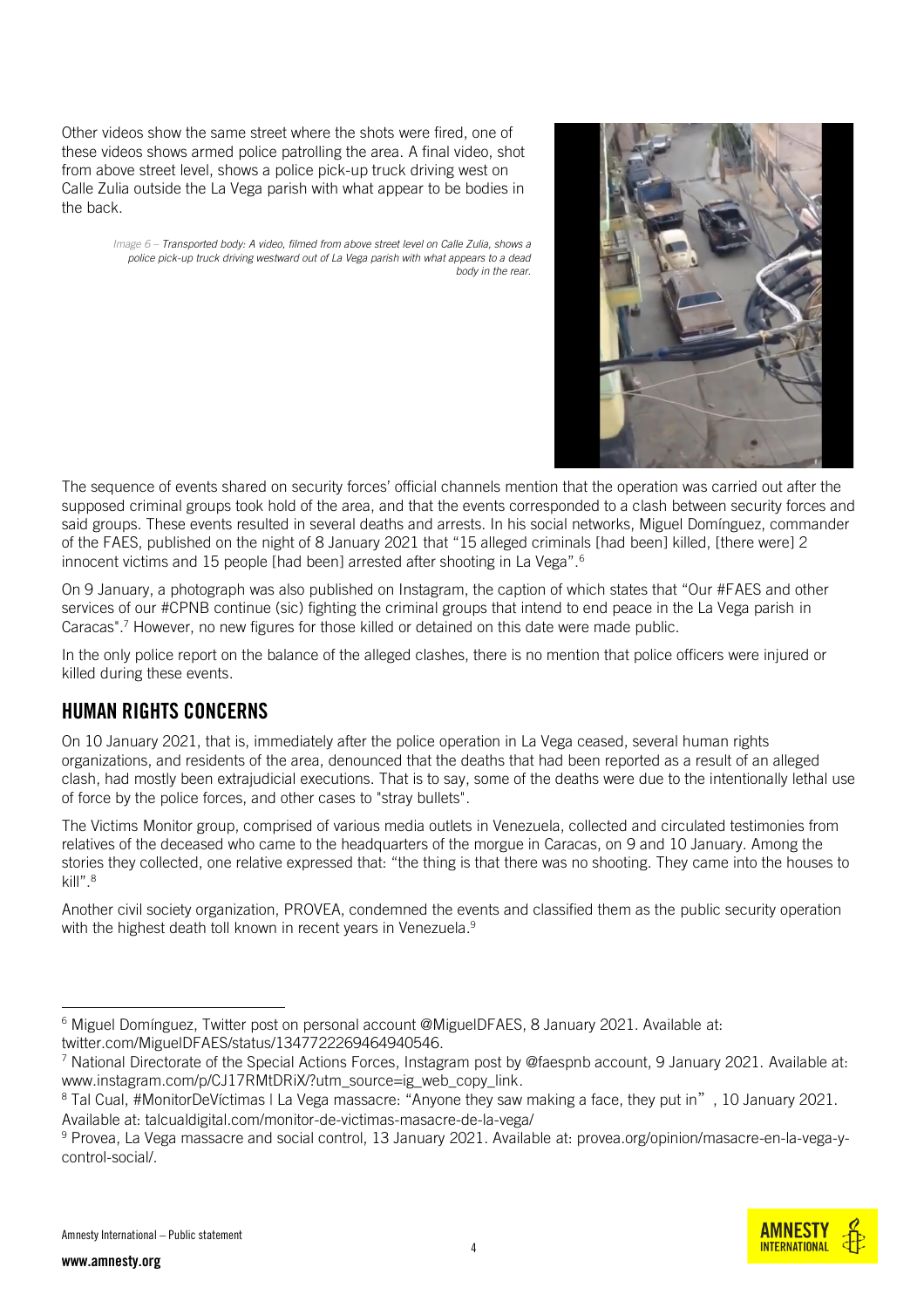#### EXTRAJUDICIAL EXECUTIONS

Amnesty International has had access to images that seemingly belong to the bodies of 14 people who would have lost their lives between 6 and 9 January 2021. After a forensic analysis of these images, there are different findings that raise serious concerns regarding human rights and the possibility that these events are part of a systematic pattern of extrajudicial executions against young men living in poverty with the goal of maintaining social control over low-income areas.

Within the elements that stand out in these images, it can be noted that:

- Five of the bodies have a single wound on the chest, in the area close to the heart;
- One of the bodies has a wound close to the heart and another on the right side of the thorax;
- One of the bodies has two gunshot wounds, one in the abdomen and the other in the chest, close to the heart;
- Two of the bodies have gunshot wounds in the thoracic area above the heart;
- Two of the bodies have a single gunshot wound to the head (one with an entrance hole in the right eyebrow and the other with an exit hole in the back of the left ear);
- One of the bodies has a gunshot wound to the upper right abdomen;
- One of the bodies has two gunshot wounds to the abdomen;
- One of the bodies' wounds could not be located because it was dressed, but the clothing on the upper part of the body was stained with what appears to be blood.



Probable extrajudicial executions in La Vega, January 6-9, 2021

Gunshot wounds identified on 14 men

The analysis of the photographic evidence indicates that the use of force by police officers would have been intentionally lethal, which does not adhere to the standards on the use of force. The fact that the wounds occurred in areas of probable fatality, and that there were one or two gunshot wounds in each case, make the version that these deaths occurred in a clash less credible.

From the abovementioned, it can be inferred that there are well-founded reasons to believe that these deaths are the result of extrajudicial executions committed by agents who acted under the orders, or with the tolerance of the Venezuelan authorities. These executions and other crimes under international law that have been and are regularly committed in Venezuela appear to respond to a plan or policy preconceived by its authorities to control the population.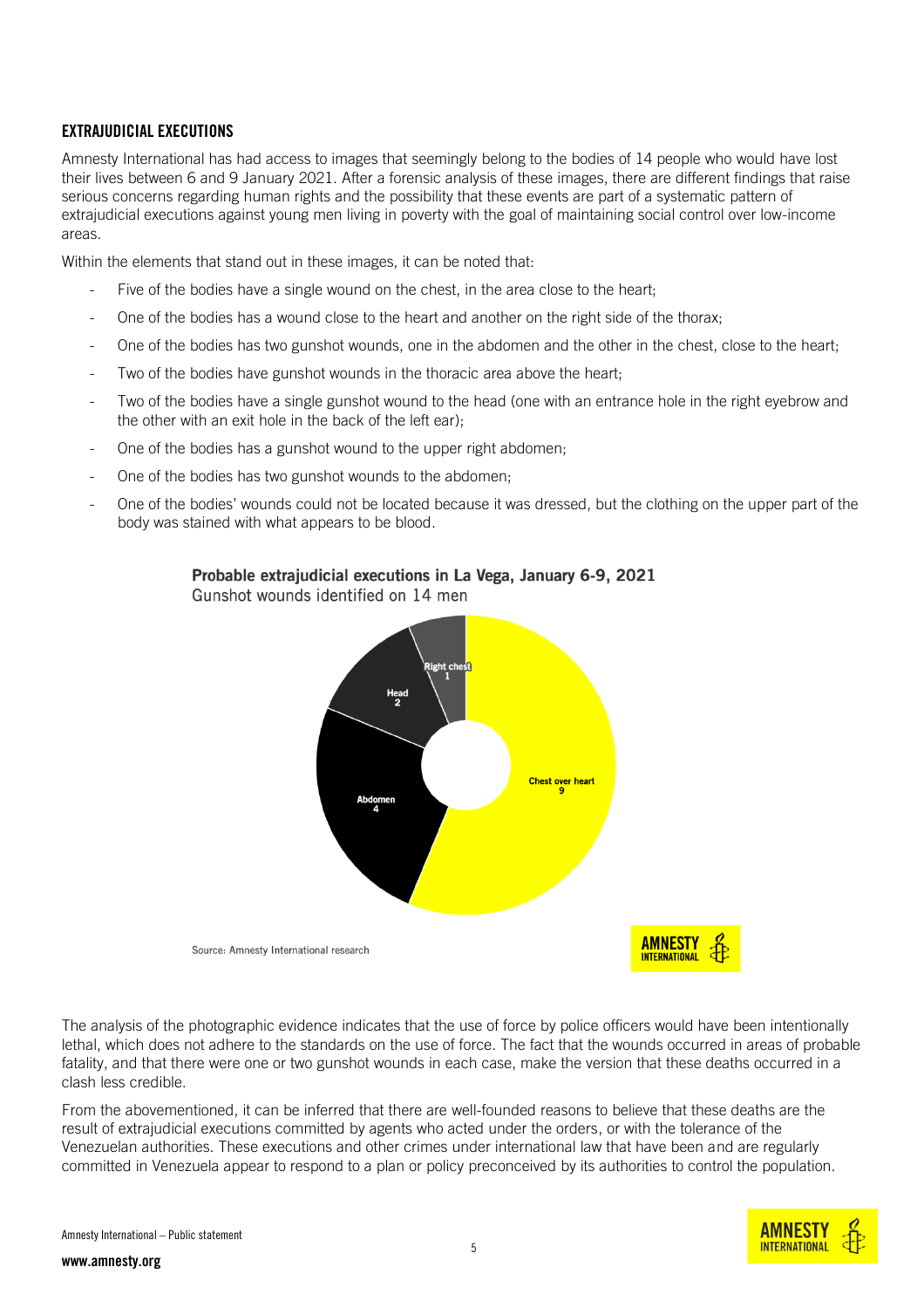Reports from organizations in Venezuela totaled between 20 and 24 victims,<sup>10</sup> that is, at least ten other victims of the police operation in La Vega between 6 and 9 January. Most of the victims would have lost their lives on 8 and 9 January.

On those same dates, images and videos of police officers transporting some people who were either unconscious or deceased were made public, which is clear from the way in which the police officers transported them, as well as the disposition of the bodies.<sup>11</sup> Amnesty International has not been able to corroborate that the people being transferred were dead or in need of assistance. However, the organization has documented other events with the same characteristics in which police officers alter the crime scene and transfer deceased people to hospitals to simulate medical care. This, in order to evade criminal investigation procedures such as the analysis of the crime scene, the inspection of the scene, the reconstruction of the events, among others.

#### A POLICY AGAINST A CIVILIAN POPULATION

Several civil society organizations had access to the testimonies of victims' relatives and many of the accounts concur with the *modus operandi* that Amnesty International has repeatedly documented in the past. That is, where police officers enter homes without an arrest warrant or search warrant, immobilize the young person inside the home, without any confrontation taking place, they are forcibly apprehended, and taken out of the home -or even inside the home-, they execute them with one or two shots in a highly lethal area of the body such as the thorax or the head. Subsequently, the officials alter the crime scene, simulate a clash, or transfer the body to avoid criminal proceedings, and classify the death as "resistance to authority".<sup>12</sup>

These civil society organizations in Venezuela have denounced that among the victims are -at least- two 17-year-olds and the rest of the victims<sup>13</sup> -including those who appear in the images to which Amnesty International had access- would be young men in poverty. This is consistent with Amnesty International's previous findings that have established that the victims of extrajudicial executions in Venezuela are usually young men living in poverty.

This pattern of extrajudicial executions carried out by state security forces, and which Amnesty International has been able to corroborate, has been widely condemned by international organizations and human rights organizations for several years. In particular, the United Nations High Commissioner for Human Rights, Michelle Bachelet, has recommended the dissolution of the FAES of the PNB due to the numerous complaints of extrajudicial executions since its creation.<sup>14</sup> Furthermore, the United Nations' Fact-Finding Mission for Venezuela determined in its first report that: "the extrajudicial executions [carried out by the FAES and the Scientific, Criminal and Criminal Investigations Corps] have not [been] isolated acts, committed by individuals acting alone. There is information about an agreed practice to kill individuals with criminal records even if they offered no resistance during detention, including in order to demonstrate "results" in the fight against criminality". <sup>15</sup> This Mission determined that between 2014 and 2020, in Venezuela existed "a policy to combat crime, including by eliminating individuals perceived as "criminals" through extrajudicial execution".<sup>16</sup>

 $11$  GenteActivaNews, posted on Instagram @genteactivanews, 11 January 2021. Available at:

https://www.amnesty.org/en/documents/amr53/0222/2019/en/

www.amnesty.org

<sup>&</sup>lt;sup>10</sup> Provea, La Vega massacre and social control, 13 January 2021. Available at: provea.org/opinion/masacre-en-la-vega-ycontrol-social/. IACHR, posted on Twitter @CIDH, 12 January 2021. Available at:

[twitter.com/CIDH/status/1349062156076126212?s=20.](https://twitter.com/CIDH/status/1349062156076126212?s=20) ABC Internacional, Shooting between Special Forces and criminal gang leaves at least 23 dead in Caracas, 11 January 2021. Available at: [www.abc.es/internacional/abci-tiroteo](https://www.abc.es/internacional/abci-tiroteo-entre-fuerzas-especiales-y-banda-202101111620_noticia.html)entre-fuerzas-especiales-y-banda-202101111620 noticia.html.

[https://www.instagram.com/p/CJ50Kh1jHA-/.](https://www.instagram.com/p/CJ50Kh1jHA-/) David Glock, posted on Instagram @davidglock\_, Last accessed: 7 February 2021.

<sup>&</sup>lt;sup>12</sup> AMR 53/8975/2018, Venezuela: This is no way to live: Public security and right to life in Venezuela, 20 September 2018. Available at: [https://www.amnesty.org/en/documents/amr53/8975/2018/en/.](https://www.amnesty.org/en/documents/amr53/8975/2018/en/) AMR 53/0222/2019, Hunger for Justice: Crimes against humanity in Venezuela, 14 May 2019. Available at:

<sup>&</sup>lt;sup>13</sup> Tal Cual, #MonitorDeVíctimas | La Vega massacre: "Anyone they saw making a face, they put in", 10 January 2021. Available at: [talcualdigital.com/monitor-de-victimas-masacre-de-la-vega/.](https://talcualdigital.com/monitor-de-victimas-masacre-de-la-vega/)

<sup>&</sup>lt;sup>14</sup> A/HRC/41/18, Report of the United Nations High Commissioner for Human Rights on human rights in the Bolivarian Republic of Venezuela. 9 October 2019, para. 81(i). Available at: [undocs.org/en/A/HRC/41/18.](https://undocs.org/en/A/HRC/41/18)

<sup>&</sup>lt;sup>15</sup> A/HRC/45/33CRP.11, Detailed findings of the independent international factfinding mission on the Bolivarian Republic of Venezuela, 15 September 2020, para. 2039. Available at:

[www.ohchr.org/Documents/HRBodies/HRCouncil/FFMV/A\\_HRC\\_45\\_CRP.11.pdf.](http://www.ohchr.org/Documents/HRBodies/HRCouncil/FFMV/A_HRC_45_CRP.11.pdf)

<sup>&</sup>lt;sup>16</sup> A/HRC/45/33, Report of the independent international fact-finding mission on the Bolivarian Republic of Venezuela, 25 September 2020, para. 160. Available at: undocs.org/en/A/HRC/45/33.